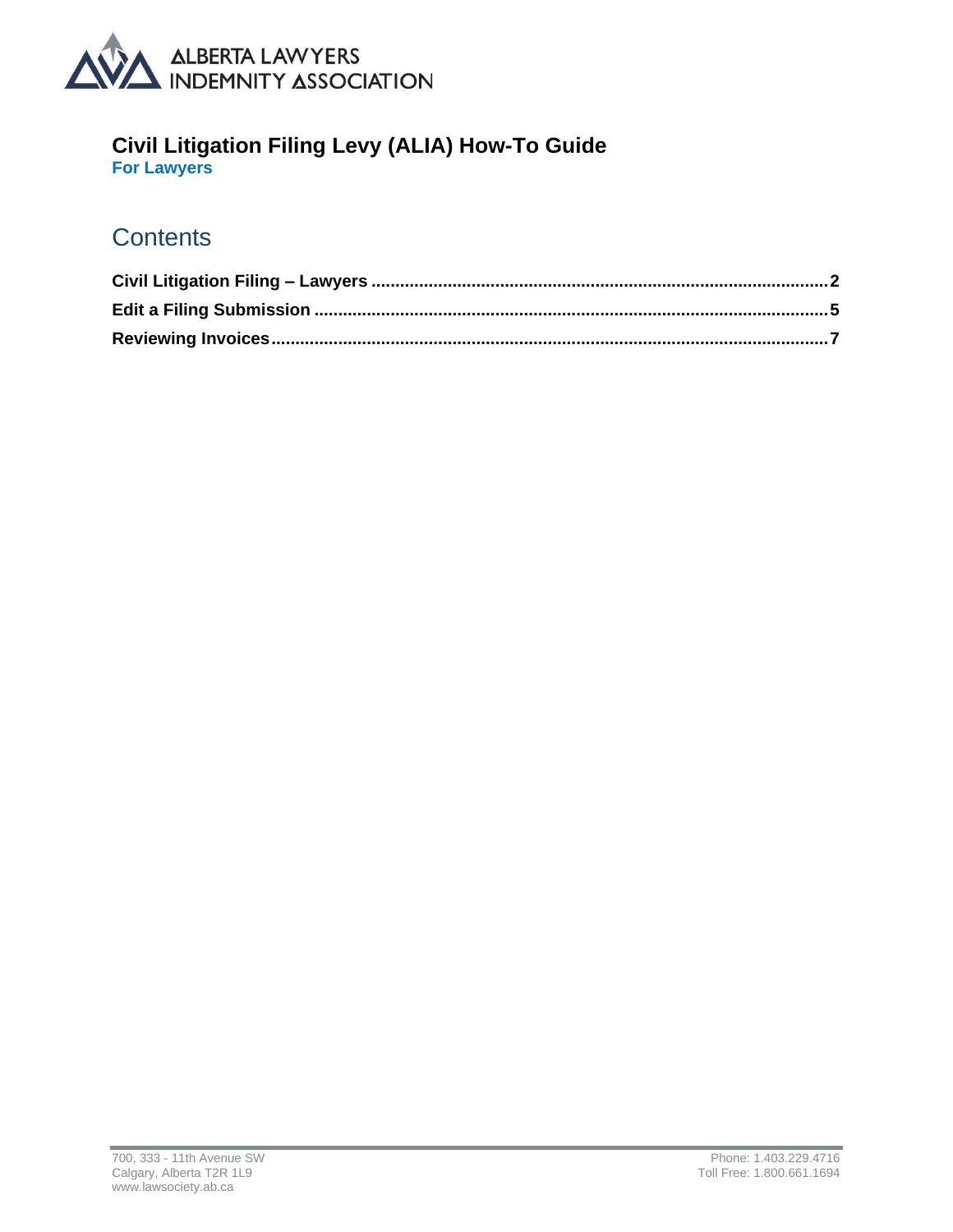# <span id="page-1-0"></span>Civil Litigation Filing – Lawyers

Once logged on to the Lawyer Portal, select the dropdown menu located at the top right-hand side of the page (to the right of your user name).

Select the **ALIA FILING LEVIES** option.



You will be taken to the Civil Litigation Levies **INTRODUCTION** page, where you will want to select the **CIVIL LITIGATION REPORTING** option.

| ≡←                                                       | 图 ALIA FILING LEVIES → INTRODUCTION                                                                                                                                                                                                                                                                                                                                                                                                                                                                                                                                                                                                                                                                                                                                                                                                                                                                                               |
|----------------------------------------------------------|-----------------------------------------------------------------------------------------------------------------------------------------------------------------------------------------------------------------------------------------------------------------------------------------------------------------------------------------------------------------------------------------------------------------------------------------------------------------------------------------------------------------------------------------------------------------------------------------------------------------------------------------------------------------------------------------------------------------------------------------------------------------------------------------------------------------------------------------------------------------------------------------------------------------------------------|
| <b>INTRODUCTION</b><br><b>CIVIL LITIGATION REPORTING</b> | Introduction<br>Welcome to the ALIA Civil Litigation Filing Levy reporting tool.<br>Reporting & payment is currently set as a quarterly requirement, as follows:<br>• October 31 (for remittances covering the three-month period ending September 30);<br>• January 31 (for remittances covering the three-month period ending December 31);<br>• April 30 (for remittances covering the three-month period ending March 31); and<br>• July 31 (for remittances covering the three-month period ending June 30).<br>Please use the options to the left to navigate through the website and submit your reporting requirements.<br>Once all required filings are submitted using the Civil Litigation Reporting page, the system will generate an invoice for the Civil Litigation Filing l<br>amount, which is payable by the invoice due date.<br>Invoices can be found under My Profile > My Account within the lawyer portal. |
|                                                          |                                                                                                                                                                                                                                                                                                                                                                                                                                                                                                                                                                                                                                                                                                                                                                                                                                                                                                                                   |

#### *PLEASE NOTE: Reporting & payment is currently set as a quarterly requirement, as follows:*

- *October 31 (for remittances covering the three-month period ending September 30);*
- *January 31 (for remittances covering the three-month period ending December 31);*
- *April 30 (for remittances covering the three-month period ending March 31); and*
- *July 31 (for remittances covering the three-month period ending June 30).*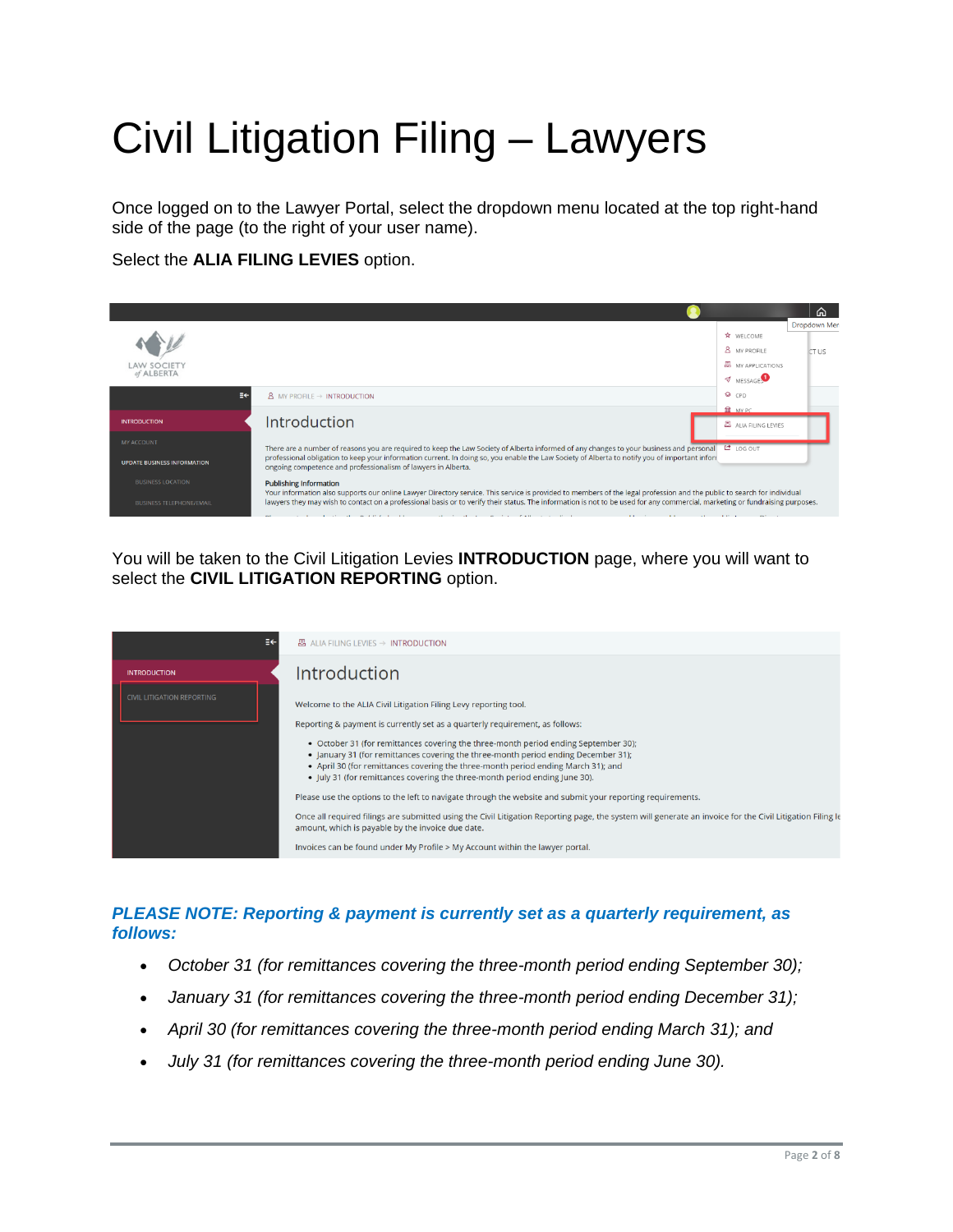

The current reporting period should automatically appear. You can change the reporting period that is shown, but edits cannot be made to a closed period.

Until the self-report for a quarter is completed and the invoice for it is paid, additional filings may be added to the self-report in the Law Society's Lawyer Portal. Once the invoice for a quarter is paid, further entries for that reporting period cannot be added.

For each filing report,

➢ enter the Court of Queen's Bench File Number

#### **Example Format: 5555-55555**

- $\triangleright$  enter the date the filing was made with the Court
- ➢ select **"SAVE"**

The report should now appear in the list of filings made during the reporting period.

Should a reporting period remain open, a reported filing can be deleted using the trash can icon next to the report.

Should a reported filing require a change, it must be deleted and re-entered, or edits can be made if there is a typo.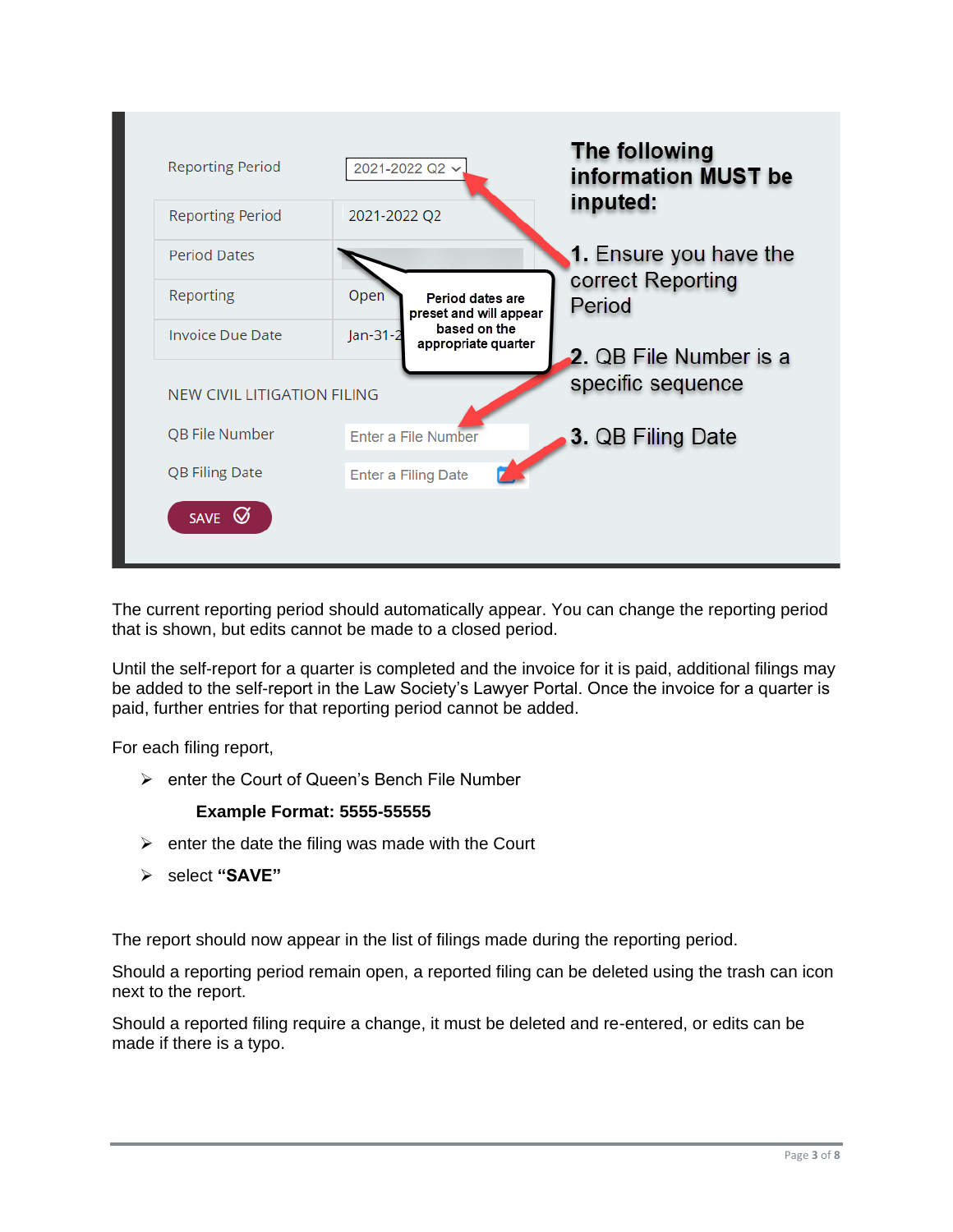Upon payment of the invoice for the reporting period, the reporting period will be closed, and you must contact the Law Society at 403-229-4700 or 1-800-661-9003 to make any changes to a filing.

*Please Note: See the "Edit a Filing Submission" section below for instructions on how to edit filings, if needed.* 

A green text box will indicate that a successful filing has been added.

|                         | (1534) Your Civil Litigation Filing has been successfully added. |                                                               |
|-------------------------|------------------------------------------------------------------|---------------------------------------------------------------|
| <b>Reporting Period</b> | 2021-2022 Q2 $\sim$                                              | Successful Filing has been added.                             |
| <b>Reporting Period</b> | 2021-2022 Q2                                                     |                                                               |
| <b>Period Dates</b>     |                                                                  |                                                               |
| Reporting               | Open                                                             | Period dates are                                              |
| <b>Invoice Due Date</b> | Jan-31-2022                                                      | preset and will appear<br>based on the<br>appropriate quarter |
| <b>Filing Count</b>     | 1                                                                |                                                               |
| <b>Reporting Status</b> | In Progress Jun-21-2021                                          |                                                               |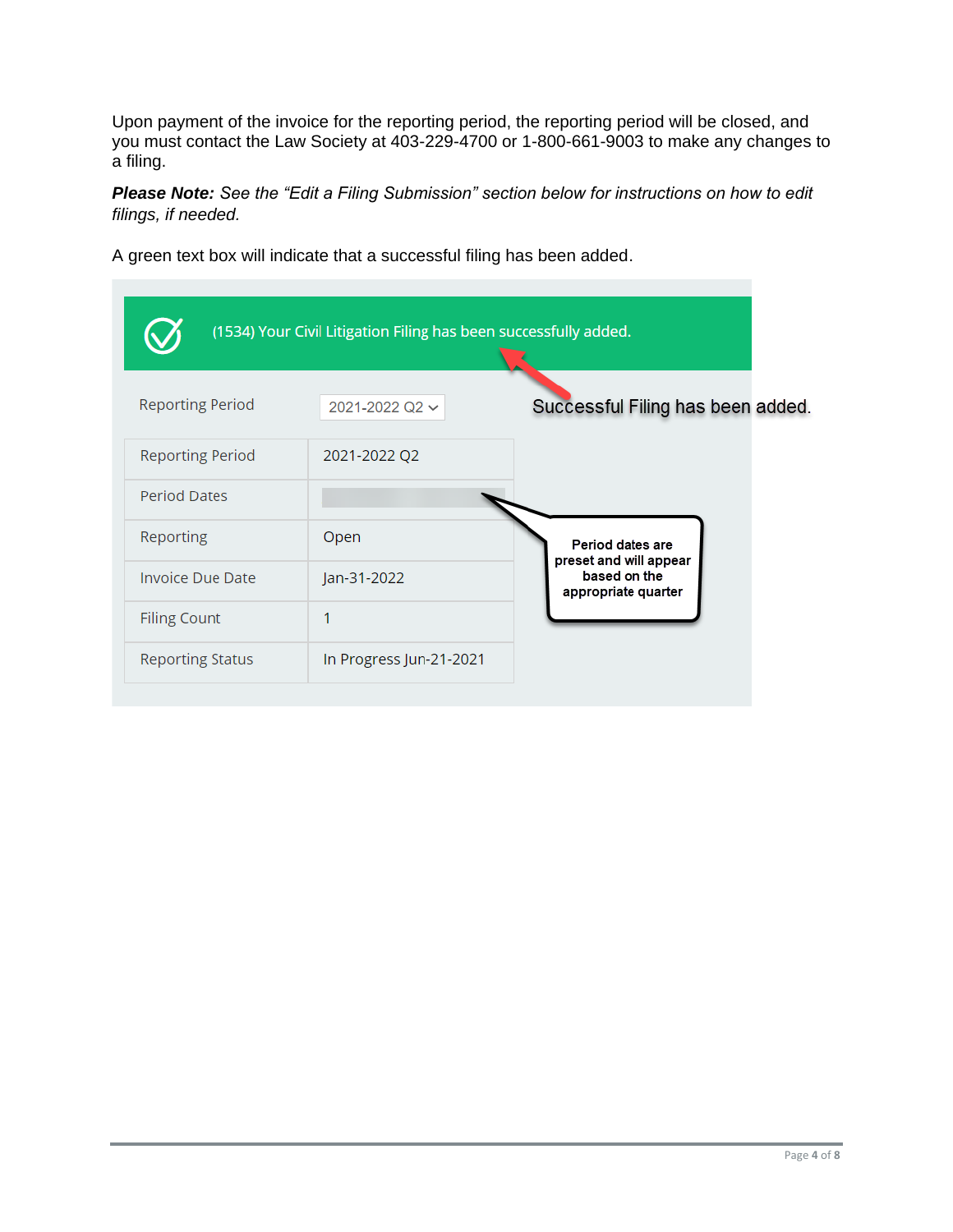## <span id="page-4-0"></span>Edit a Filing Submission

You can edit a QB file number and filing date in the **REPORTED CIVIL LITIGATION FILINGS** section.

Once the information in the section has been revised, you **MUST** select the **"UPDATE"** button.

| <b>Period Dates</b>                            | May-31-2021 - Sep-30-2021 |  |
|------------------------------------------------|---------------------------|--|
| Reporting                                      | Open                      |  |
| <b>Invoice Due Date</b>                        | Oct-31-2021               |  |
| <b>Filing Count</b>                            | $\mathbf{1}$              |  |
| Invoice                                        | 640735                    |  |
| <b>Invoice Amount</b>                          | \$78.75                   |  |
| <b>Reporting Status</b>                        | Submitted Jun-01-2021     |  |
| UPDATE &<br><b>NEW CIVIL LITIGATION FILING</b> |                           |  |
| QB File Number                                 |                           |  |
|                                                | Enter a File Number       |  |
| <b>QB Filing Date</b>                          | Enter a Filing Date       |  |
| SAVE $\varnothing$                             | 0                         |  |

You can also delete a filing if incorrect by selecting the trash can icon.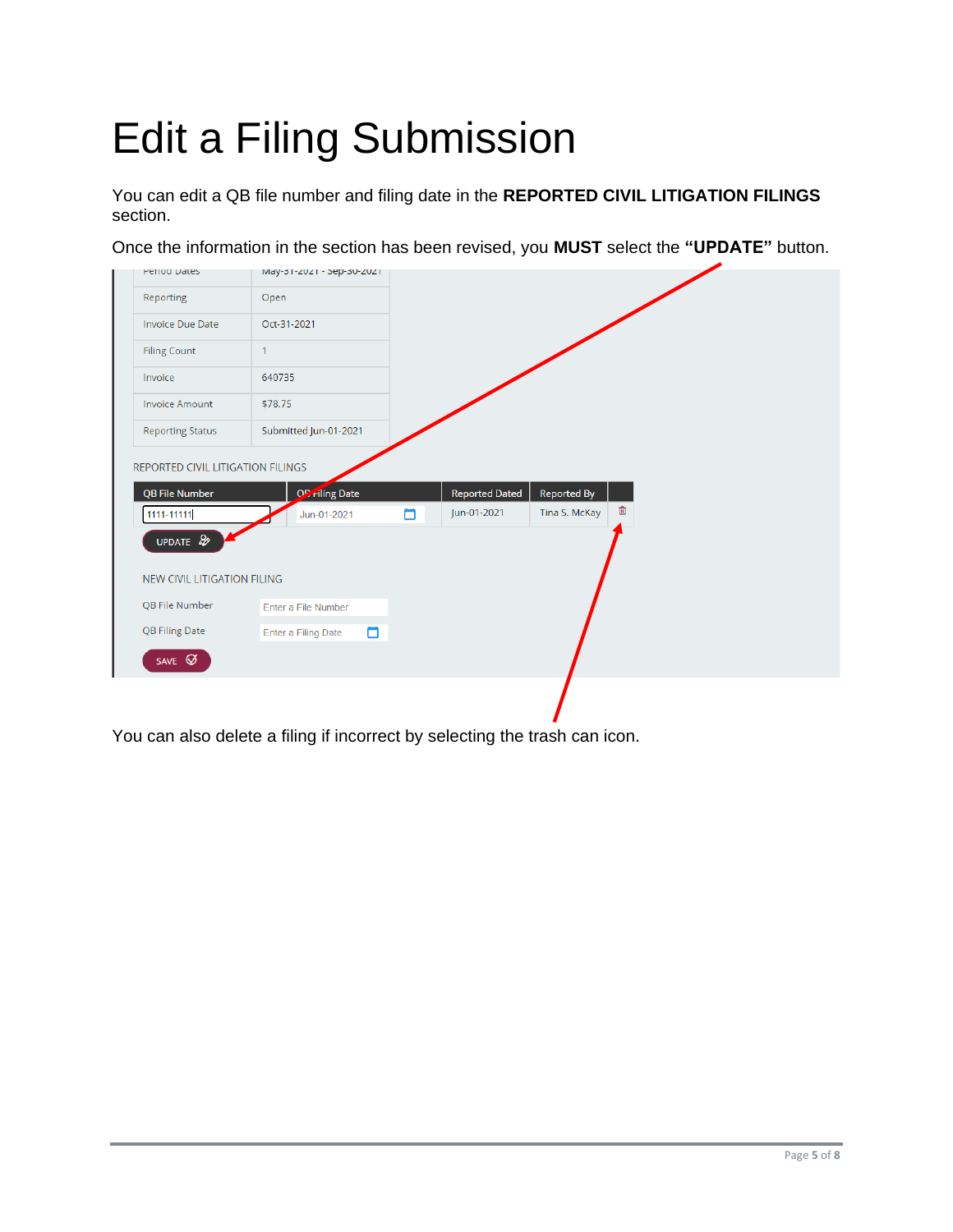Once you have completed your reporting for all filings within a reporting period, select "**SUBMIT".**

Once all required filings completed under **REPORTED CIVIL LITIGATION FILINGS** for a reporting period have been submitted, the system will generate an invoice for the Civil Litigation Filing levy amount due and payable by invoice due date.



A green text box will indicate that a successful filing has been submitted and an invoice has been generated.

|                         |                       | Your Civil Litigation Report form has been successfully submitted and your Invoice generated. |
|-------------------------|-----------------------|-----------------------------------------------------------------------------------------------|
| <b>Reporting Period</b> | 2021-2022 Q2 $\sim$   |                                                                                               |
| <b>Reporting Period</b> | 2021-2022 Q2          |                                                                                               |
| <b>Period Dates</b>     |                       |                                                                                               |
| Reporting               | Open                  | Period dates are                                                                              |
| <b>Invoice Due Date</b> | Jan-31-2022           | preset and will appear<br>based on the                                                        |
| <b>Filing Count</b>     | 1                     | appropriate quarter                                                                           |
| Invoice                 | 640859                |                                                                                               |
| <b>Invoice Amount</b>   | \$78.75               |                                                                                               |
| <b>Reporting Status</b> | Submitted Jun-21-2021 |                                                                                               |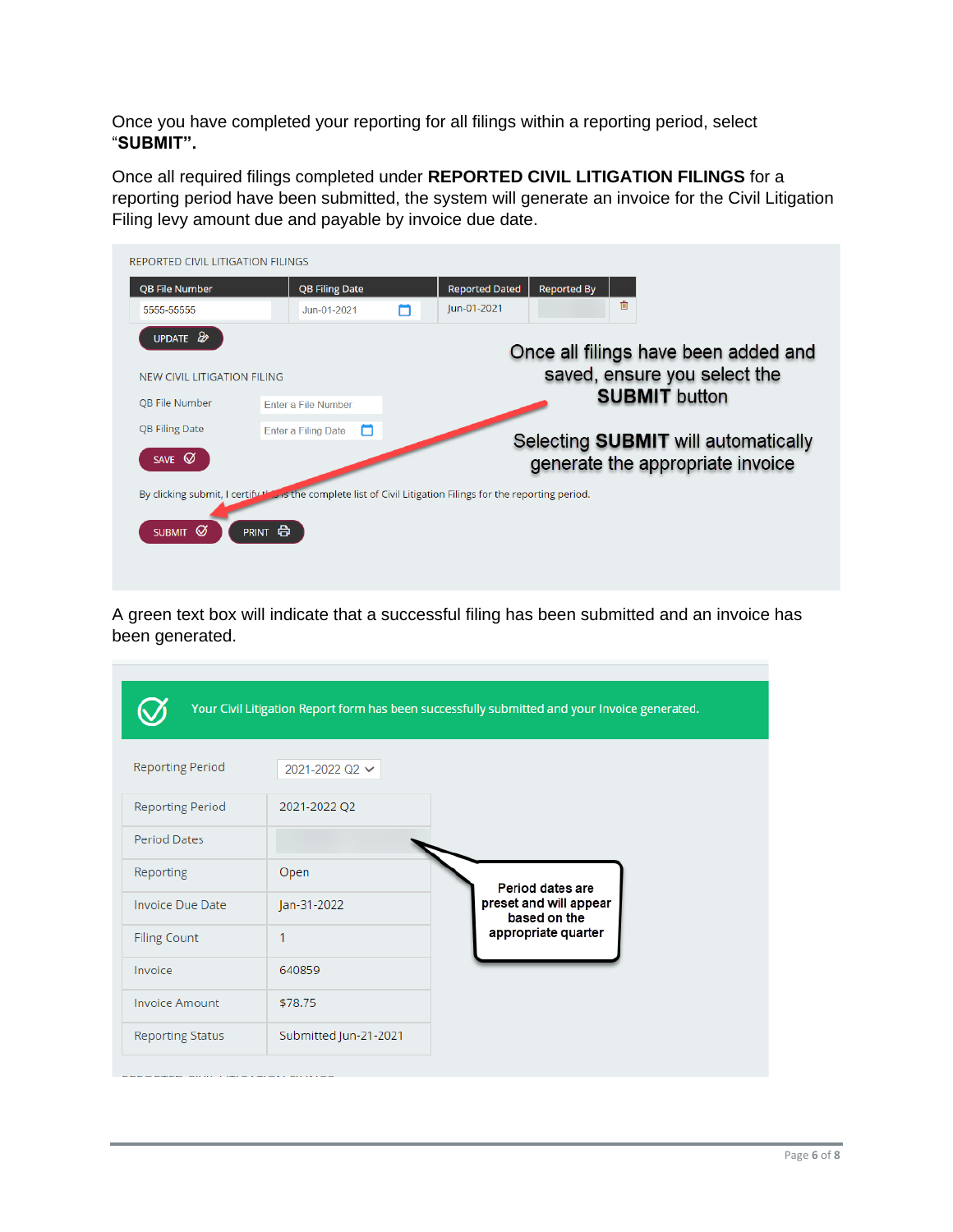### <span id="page-6-0"></span>Reviewing Invoices

**Invoices to be paid can be found under MY PROFILE > MY ACCOUNT within the Lawyer Portal.**

To access invoices, select the dropdown menu located at the top right-hand side of the page (to the right of your user name).

Select the **MY PROFILE** option.



You will then be taken to the **MY PROFILE Introduction** page, where you will want to the select the **MY ACCOUNT** option to access the invoice(s) to be paid.